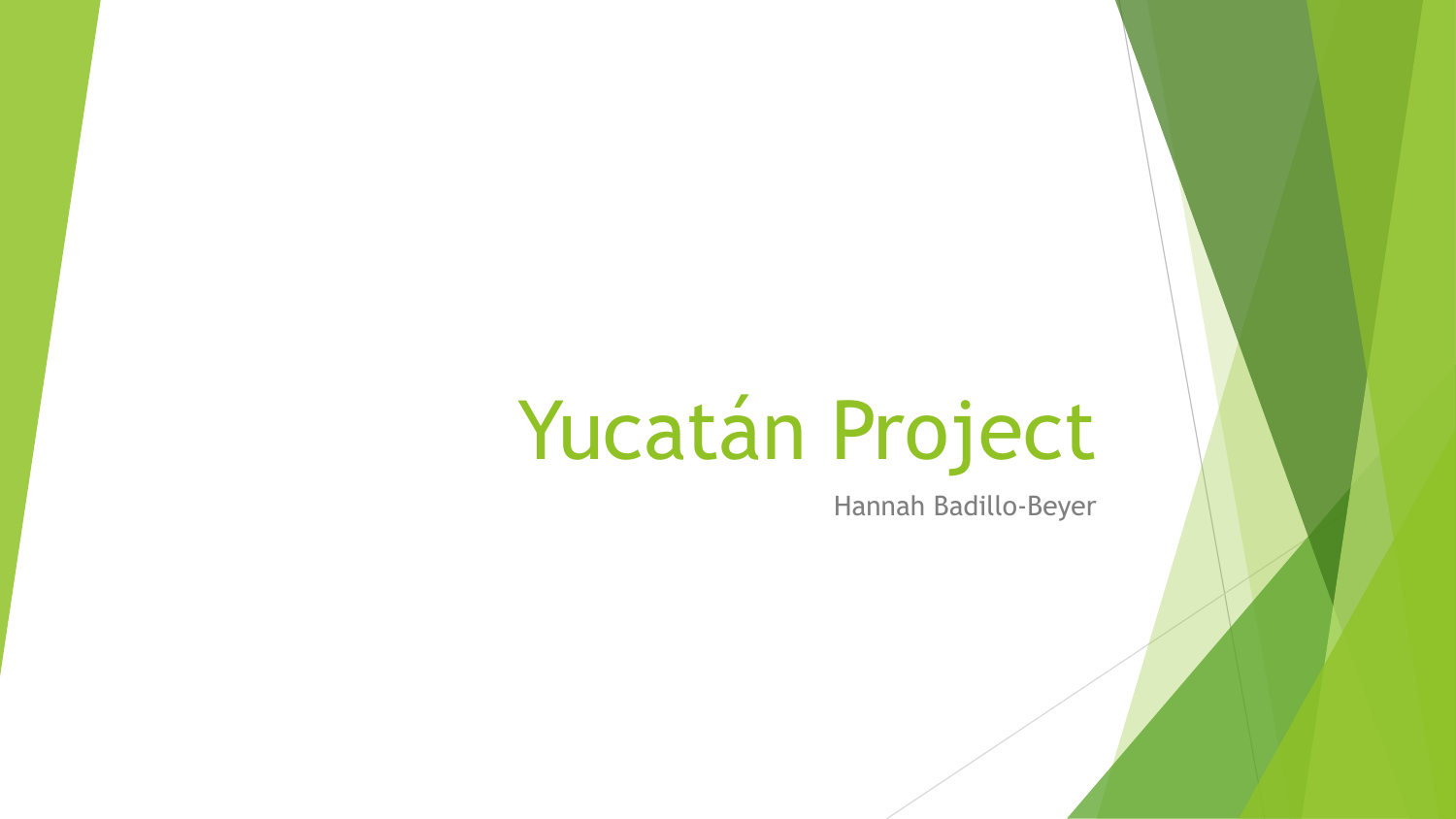

## About the Yucatán Project

- Yucatán is a state located in the peninsula of Mexico.
- Maya is the language of the indigenous people.
- Maya is a dying language.
- This project was created to give the children an opportunity to learn English while also encouraging them to share their Mayan Language and culture with UWGB students.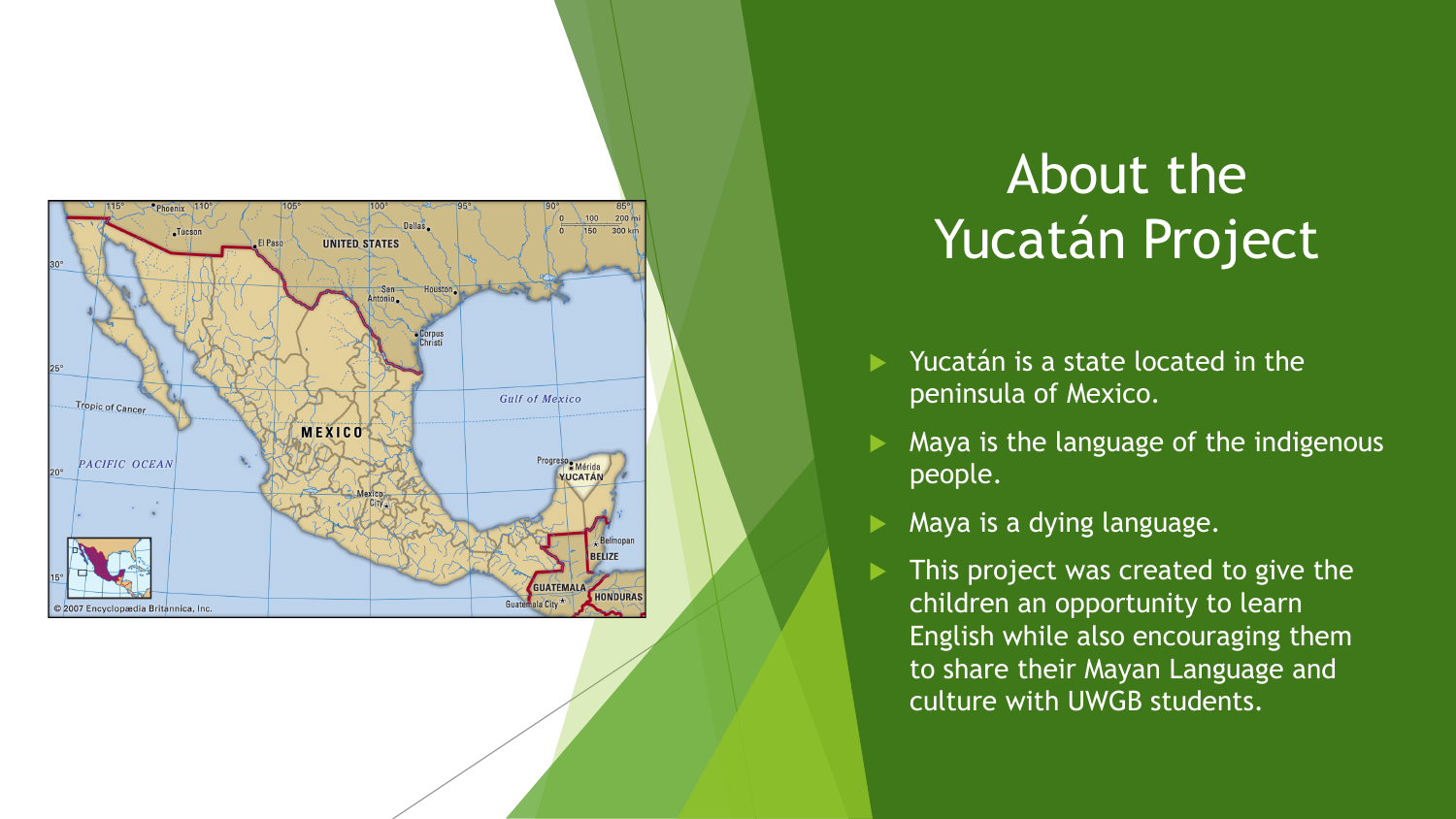# The Language Exchange Project:

- Once a week, I met virtually with my student to teach her English and to learn about her Mayan traditions.
- These pictures illustrate the structure of a typical lesson:
	- $\triangleright$  She taught me about traditional Mayan objects that are found in Mayan houses (picture #1).
	- I played BINGO with my student to help with pronunciation of new English words (picture #2).

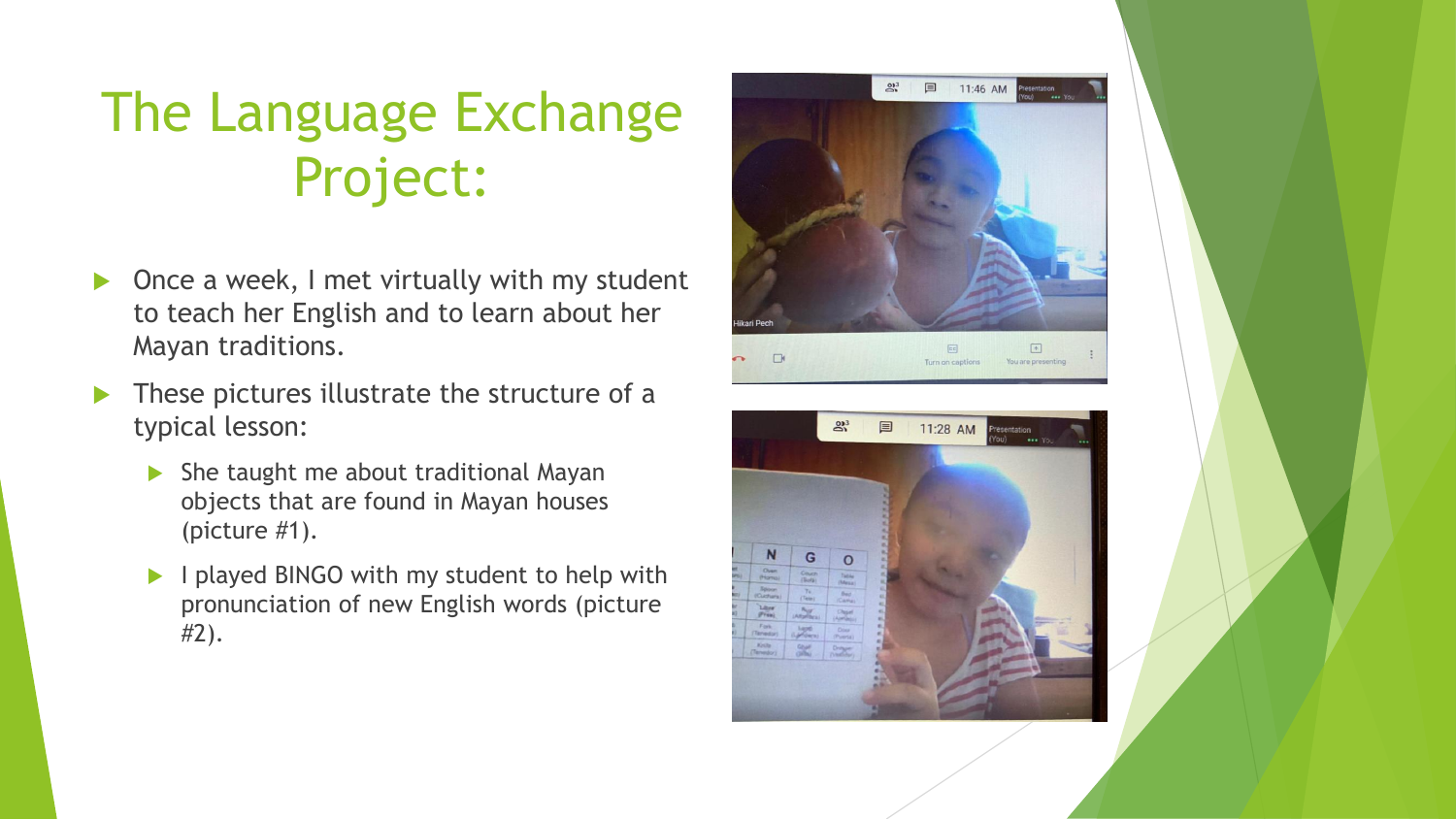### Lesson Plans and Topics

- Other Lessons Went Over in English:
	- Greetings
	- Climate/Seasons
	- Numbers
	- $\blacktriangleright$  Family
	- House (rooms and objects)
	- $\blacktriangleright$  Daily activities
	- I like/I do not like
	- What are you doing?

Sesión 4 Los colores y los animales (B)// adjetives and verb to have (A) "I have a dog, I don't have a dog" (present of to have, affirmative, negative, interrogative- all persons) SEMANA 4 (03/29-04/02)

- 1) Presentación
- English lesson: Animals and colors
- 3) Aprendizaje de los abuelos

¿Qué cualidades les atribuían los mayas a animales como al quetzal, el jaguar y la serpiente debido a sus colores? ¿Pregunta a tus abuelos los nombres de los animales en maya? ¿Todavía es común ver a esos animales en los patios de las casas? Dile a tus abuelos que te cuenten alguna leyenda acerca de animales y compártela con tus maestras.

- 4) Lectura de cuento bilingüe, canción, juego, charla casual
- 5) Despedida

- Other Lessons About Maya
	- Greetings
	- Festivals
	- Numbers 1-10
	- Traditional Mayan house
	- Qualities attributed to animals based on colors
	- Animal names in Maya
	- Community routines
	- Activities and games
	- Changes in Mayan Communities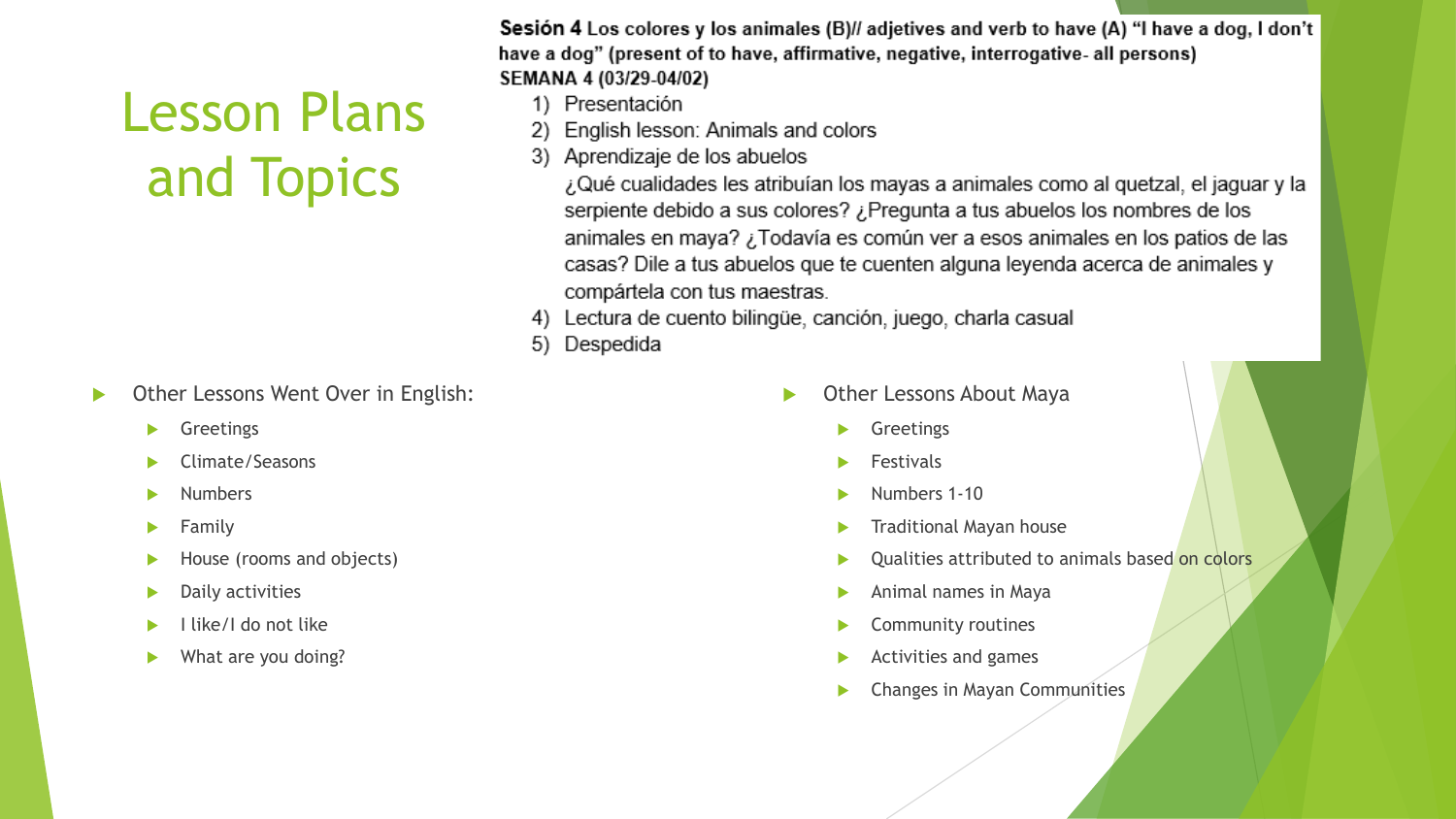### Final Product

- After 8 weeks the students were able to write an English composition in complete sentences to. Information that they were able to express included:
	- Giving information about themselves.
	- $\blacktriangleright$  A description of themselves (ie use of adjectives).
	- $\blacktriangleright$  A description of their family (ie use of verb to be)
	- $\blacktriangleright$  A description of a pet
	- Activities they like to do or do not like to do (ie use of different English verbs).

| Skin                                                                                                  | Hello, my name is Irene Yael Pech Victoria<br>I am short, I have black hair, I have white                                     |
|-------------------------------------------------------------------------------------------------------|-------------------------------------------------------------------------------------------------------------------------------|
| big Family, we all to do chores. I have<br>and bo sport. To my family do not like<br>to play and Yun. | I like dance and use dress. I have a<br>I brother and I sister, I have 13 Cousins<br>I have 11 pets. I du not like draw, pain |
|                                                                                                       |                                                                                                                               |